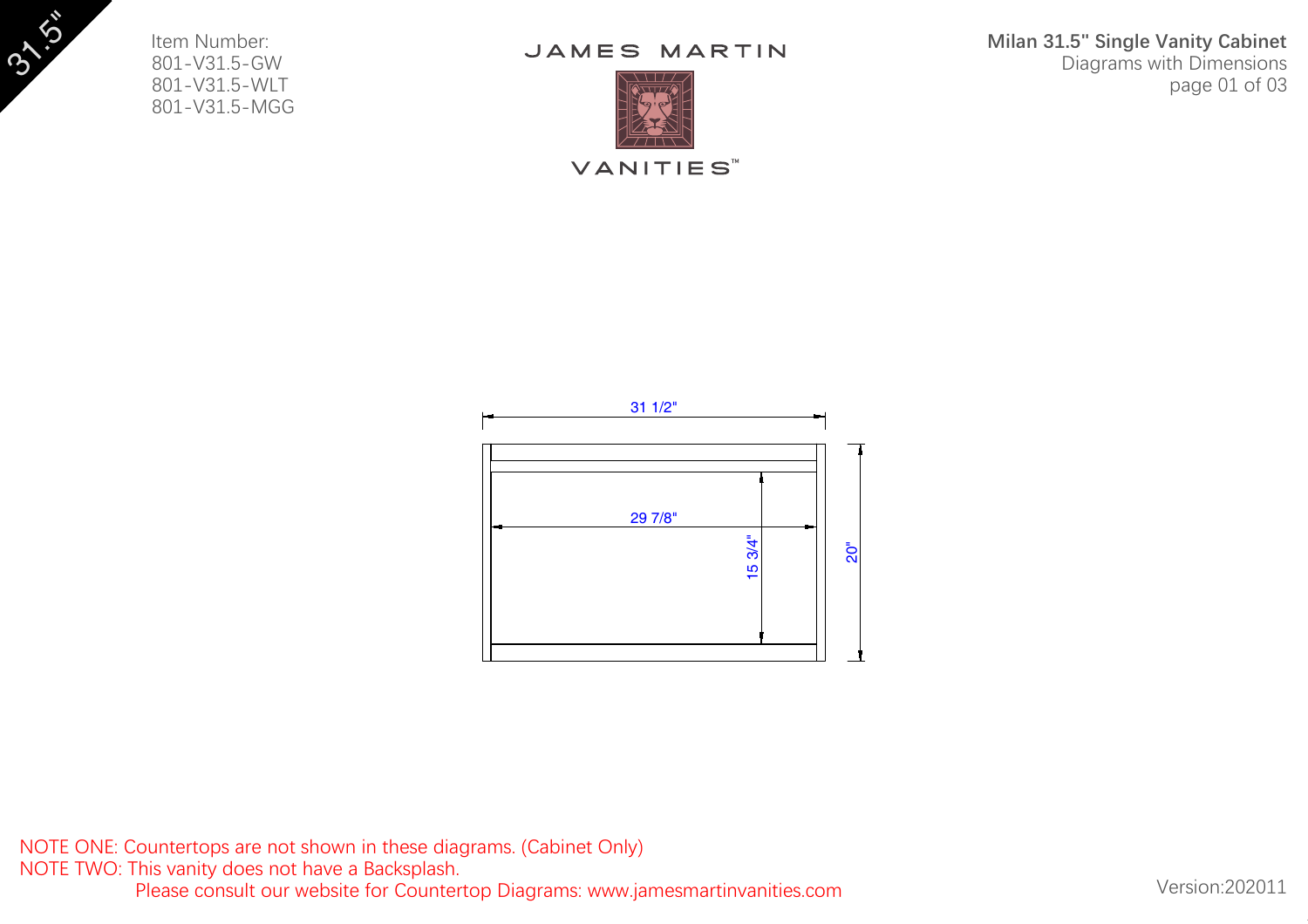Item Number: 801-V31.5-GW 801-V31.5-WLT 801-V31.5-MGG 3"

JAMES MARTIN



**VANITIES**™





NOTE ONE: Countertops are not shown in these diagrams. (Cabinet Only) NOTE TWO: Drawers (Shown) are designed to align with sinks in James Martin's Optional Countertops. Customer's own countertops and sinks may align differently, and modification may be required. Please consult our website for Countertop Diagrams: www.jamesmartinvanities.com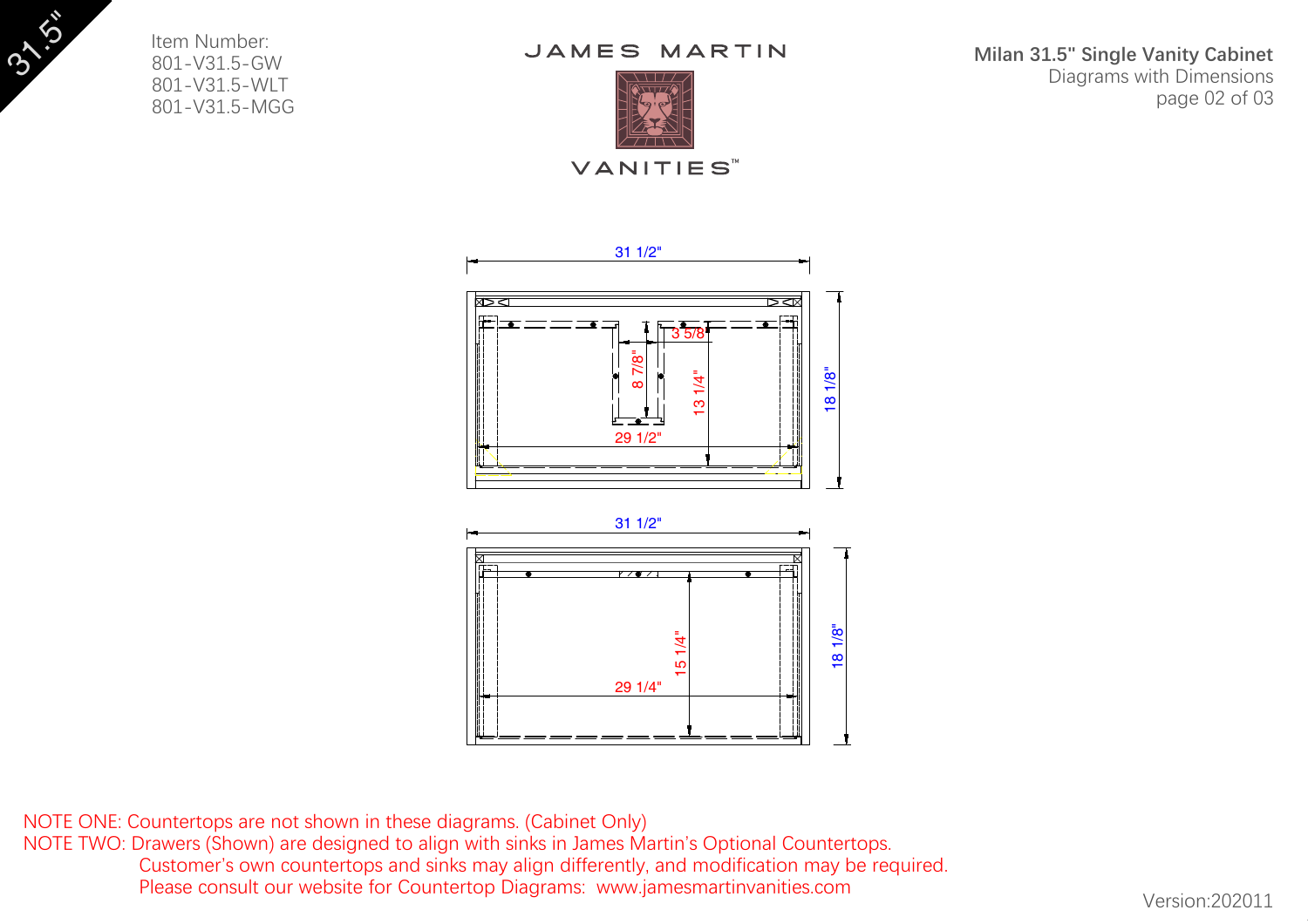**Milan 31.5" Single Vanity Cabinet** Diagrams with Dimensions page 03 of 03

## JAMES MARTIN



Item Number: 801-V31.5-GW 801-V31.5-WLT 801-V31.5-MGG 3"

**VANITIES**<sup>™</sup>



NOTE ONE: Countertops are not shown in these diagrams. (Cabinet Only) NOTE TWO: This vanity does not have a Backsplash. Please consult our website for Countertop Diagrams: www.jamesmartinvanities.com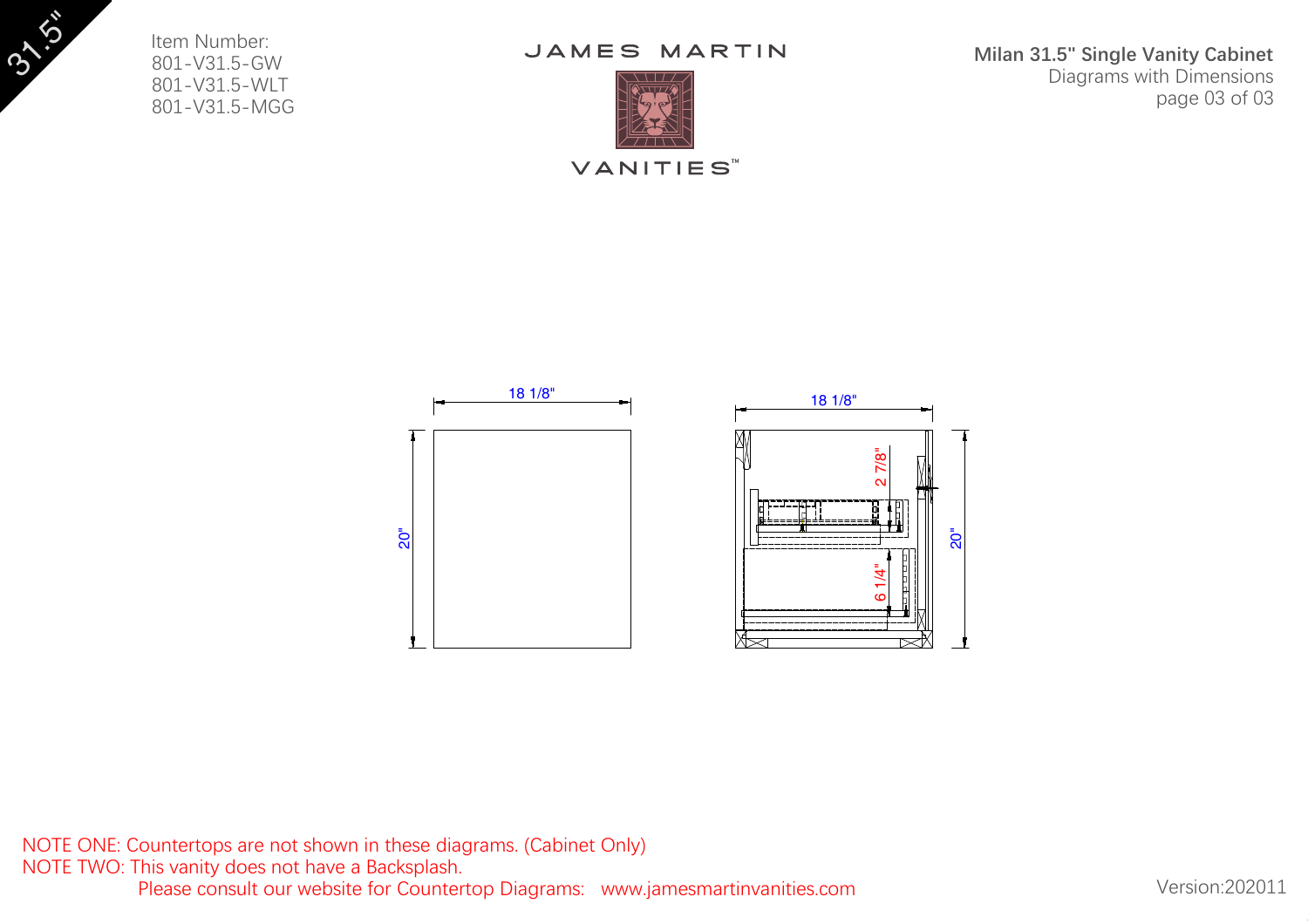Item Number: 801-V31.5-GW 801-V31.5-WLT 801-V31.5-MGG



Form Stem Number:<br>
801-V31.5-GW<br>
801-V31.5-MUT<br>
801-V31.5-MUT<br> **ES MARTIN**<br>
THE STILL CONTROL Milan 800mm Single Vanity Cabinet Diagrams with Dimensions page 01 of 03

**VANITIES**<sup>™</sup>



NOTE ONE: Countertops are not shown in these diagrams. (Cabinet Only) NOTE TWO: This vanity does not have a Backsplash. Please consult our website for Countertop Diagrams: www.jamesmartinvanities.com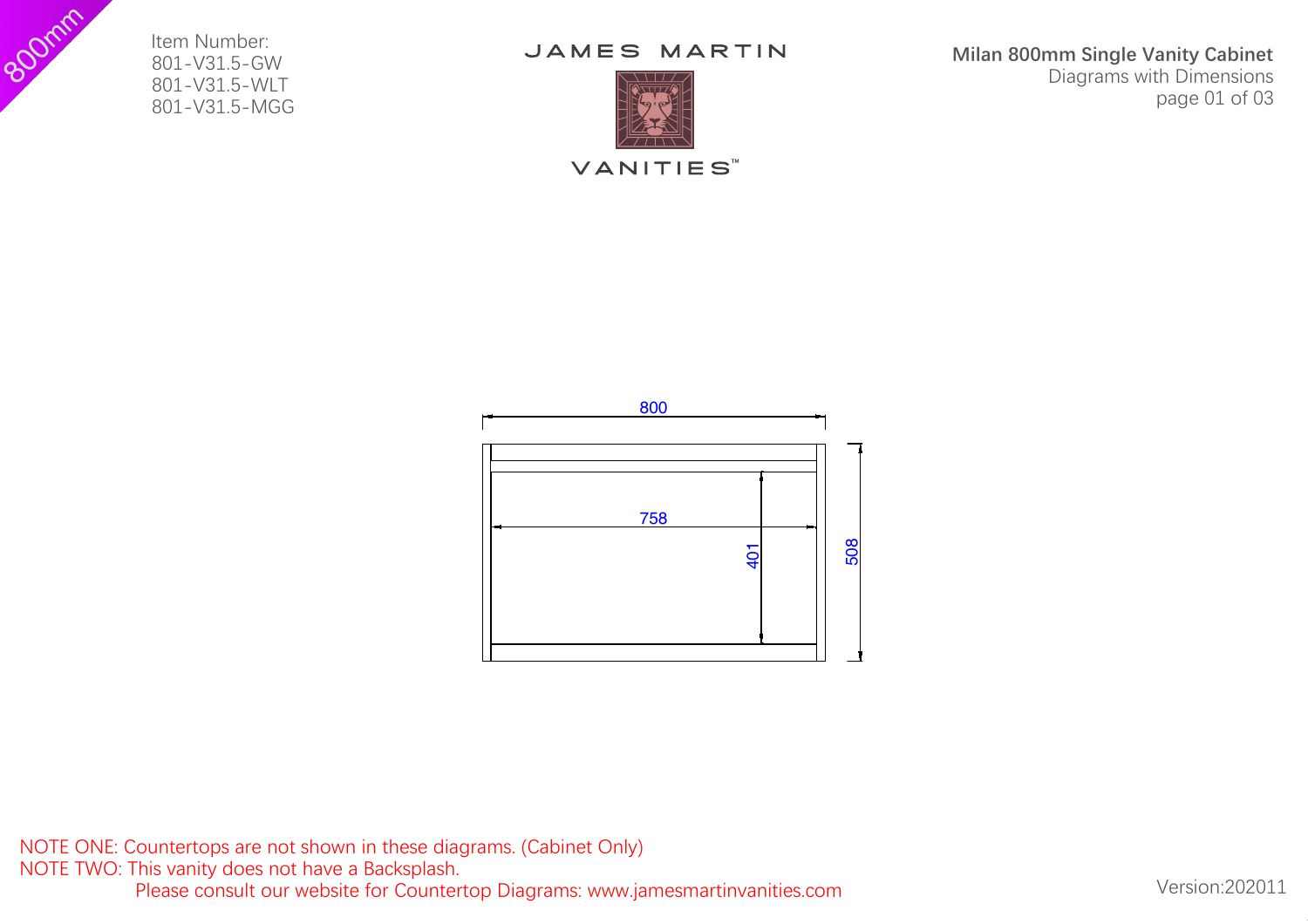Item Number: 801-V31.5-GW 801-V31.5-WLT 801-V31.5-MGG



**VANITIES**™

Form Stem Number:<br>
801-V31.5-GW<br>
801-V31.5-MUT<br>
801-V31.5-MUT<br> **ES MARTIN**<br>
THE STILL CONTROL Milan 800mm Single Vanity Cabinet Diagrams with Dimensions page 02 of 03



NOTE ONE: Countertops are not shown in these diagrams. (Cabinet Only) NOTE TWO: Drawers (Shown) are designed to align with sinks in James Martin's Optional Countertops. Customer's own countertops and sinks may align differently, and modification may be required. Please consult our website for Countertop Diagrams: www.jamesmartinvanities.com